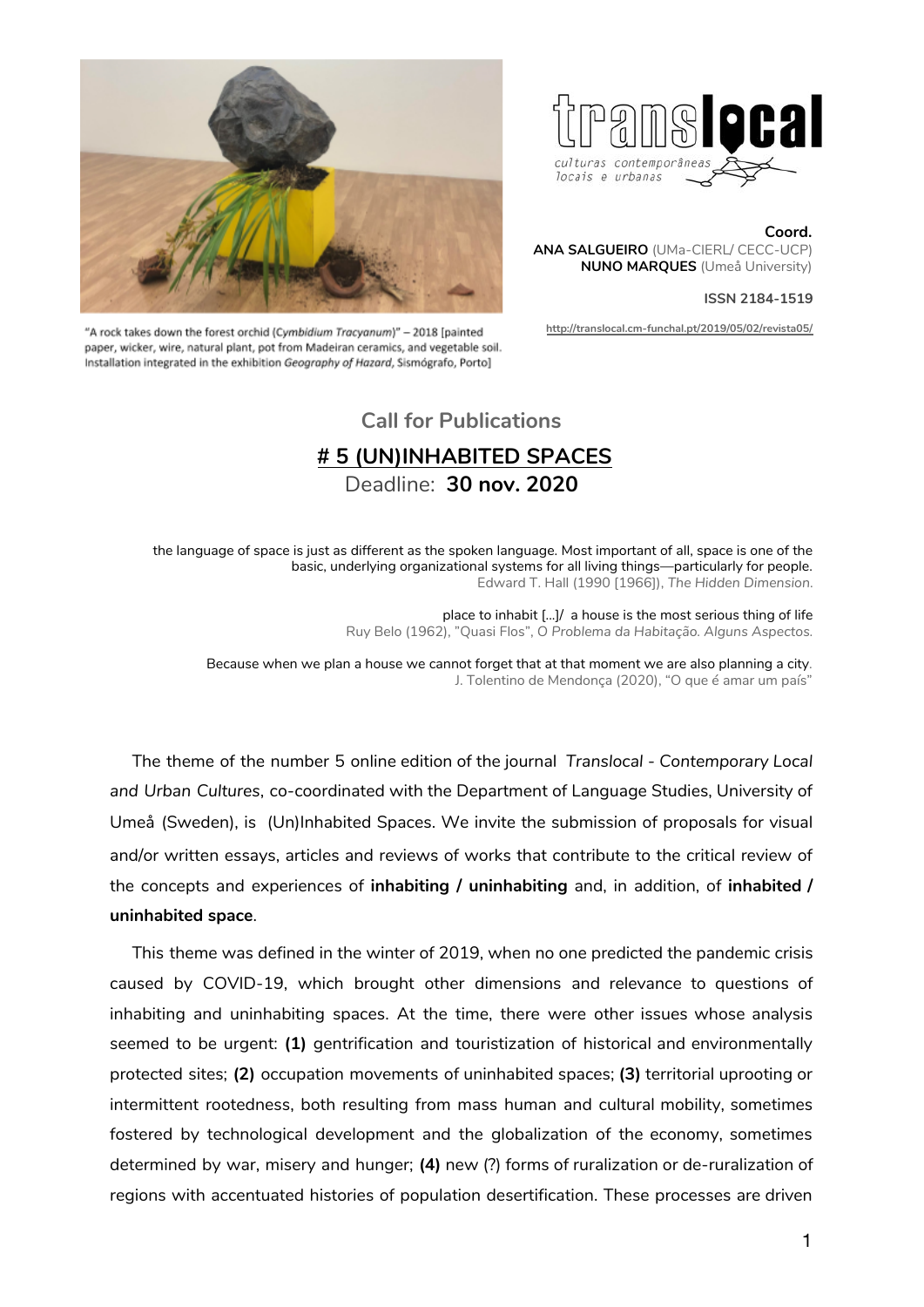by the seduction of the economic and socio-cultural dynamism of cities, as well as by the search for alternative and more environmentally sustainable ways of re-inhabiting territories; **(5)**climate change, catastrophes, and processes of resettlement and regeneration; **(6)** and, among others, the inhabitation of space by art and art as an inhabited space.

We therefore invite critical, theoretical-conceptual and artistic reflections on these topics, both in the current context of the Covid19 pandemic as in other contexts and approaches for the number 5 of *TRANSLOCAL - Contemporary Local and Urban Cultures*.

Following Martin Heidegger's proposal, presented in 1951 at the seminal conference "Bauen, Wohnen, Denken" (Building, Dwelling, Thinking), we consider that the reflection on (un)inhabiting and (un)inhabited spaces requires a multidisciplinary approach, that does not focus exclusively on the technical and mathematical problems of architecture and the material construction of accommodation, but also on the inhabitants (human and non-human) and the complex dynamics that make, undo and remake inhabitation. Heidegger's questions came from an equally critical, but different context from the current one, and concerned the consequences of world population growth, which had increased with  $19^{\text{th}}$  century industrialization, and that subjected populations to an accelerated process of urbanization - or de-ruralization, as Álvaro Domingues terms it (2012). A dynamics that has significantly altered the human relationship with territories and that (also for this reason) has become subjected both to biopolitical measures in accordance with ideas of public health and the well-being of the populations (BRUNTON, 2014), as well as to models of socioeconomic policy that, in the words of Henri Lefebvre (1968), question *the right to the city* by the citizens who inhabit it.

In fact, in "Building, Dwelling, Thinking", Heidegger extended the discussion of questions of inhabitation to Philosophy, Psychology, Anthropology, Sociology, Ecology, Cultural Studies, Language Sciences, Political Studies, and other (trans)disciplinary areas. He also hinted at the reconceptualization of Space as a multidimensional and relational reality, which the second half of the 20<sup>th</sup> century would affirm (LEFEBVRE, 1974; TUAN, 1977). Arguing that "it is only possible to inhabit what one builds" and that building is not limited to the physical construction of residential equipment, Heidegger demonstrated how involved in the process of living were factors of an ideological, epistemological, affective, psychological, sociocultural and political nature. Thus, his thought anticipated conceptions that have recently been sustained: that of inhabited space as a non-homogeneous social construction, determined by factors such as historical time, cultural values and processes of (self) representation (SEGAUD, 2010); that of the inhabited space as anti-landscape, made uninhabitable by urban policies or the impact of environmental disasters (Nye, 2014).

2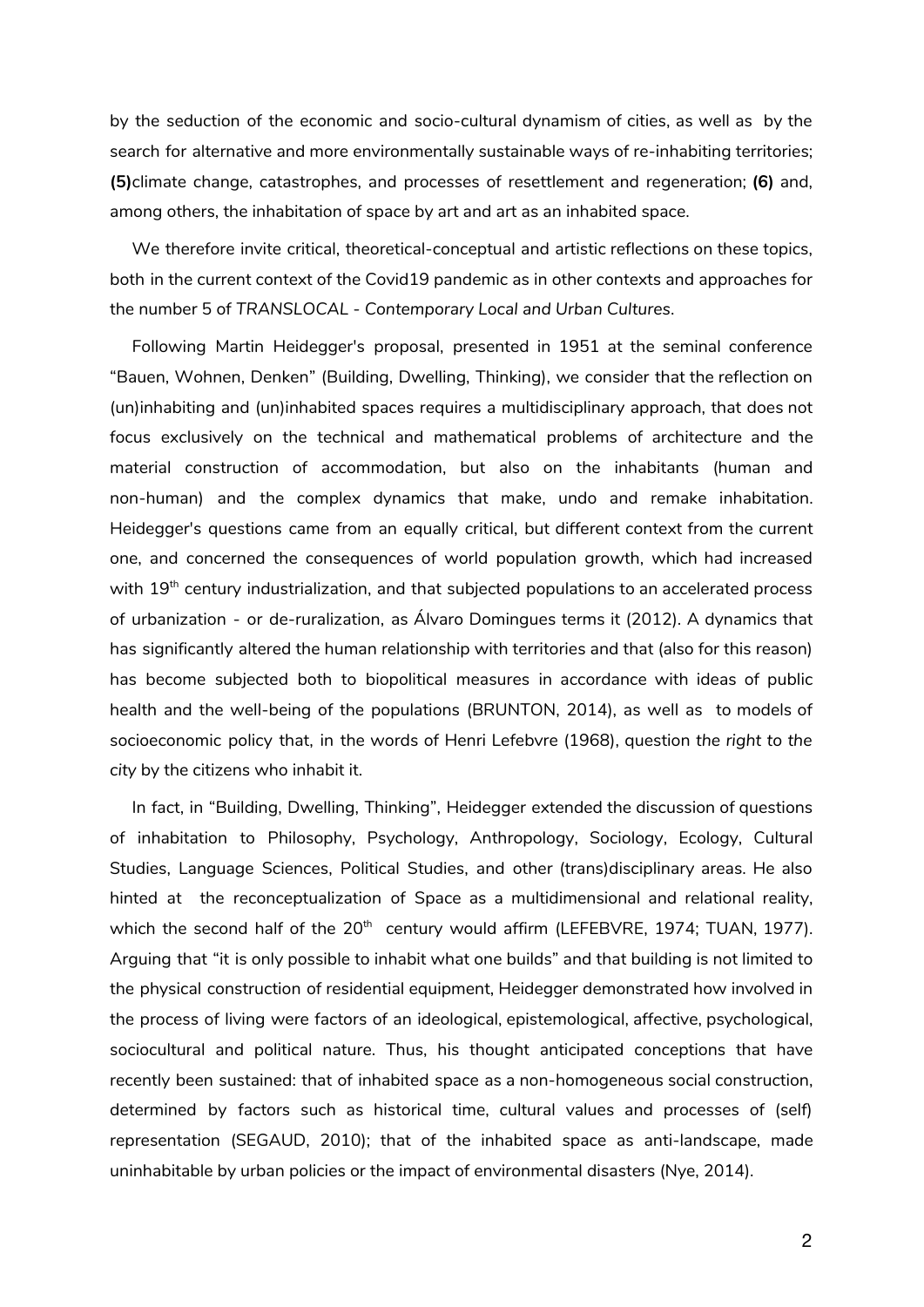In 1967, Michel Foucault, thinking of heterotopias, underlined that "l'époque actuelle serait peut-être plutôt l'époque de l'espace", adding that this epoch of space would generate restlessness that resulted from the fact that "notre vie est-elle encore commandée par un certain nombre d'oppositions auxquelles on ne peut pas toucher, auxquelles l'institution et la pratique n'ont pas encore osé porter atteinte" (FOUCAULT, 1984). These oppositions of spaces are so often taken as unexamined and unquestionable realities, but whose fragile validity COVID-19 eloquently came to show: "des oppositions [...] entre l'espace privé et l'espace public, entre l'espace de la famille et l'espace social, entre l'espace culturel et l'espace utile, entre l'espace de loisirs et l'espace de travail; toutes sont animées encore par une sourde sacralisation" (FOUCAULT, 1984).

To what extent does the sacralization of these oppositions take into account the effective dynamics that today underlie the production of (in)habited spaces and / or contribute to the detection and resolution of problems and challenges that shape them?

Still concerning the impact of COVID-19 on the contemporary world, Carlos Fortuna notes that the sanitary measures of social isolation and domestic physical confinement put "the city [...] on hold", radically altering urban dynamics (FORTUNA, 2020). This suspension violently transformed the landscapes of cities and localities: the exterior landscapes and public spaces, now stripped of the voices and bodies that once inhabited them, or strangely repopulated by isolated voices and bodies behind masks and forced or advised to distance; the most intimate and familiar landscapes, exposed / invaded by the noise of more or less strange voices and by the virtual simulacrum of intangible bodies, in a process that was previously widely experienced in contemporary societies, but now intensified and made inevitable. Urban exterior and interior spaces that, therefore, implied the re-invention of alternative ways of being, inhabiting and imagining them, in relation to those that previously seemed unquestionable and that, even now, deserve to be questioned. In fact, the pandemic also shed light on social and environmental inequalities both in terms of living with the virus, as well as in access to treatment and social measures to prevent contagion; showed how different ways of inhabiting result from these asymmetries that coexist in the same territory.

Thus, to the topics already mentioned above as invitations to reflection, we add, as an indication, other questions:

**a)** What does it mean to inhabit (uninhabit and reinhabit) a space in contemporary times (pre and post-COVID)? What will be (in the present, past and future) an inhabited and an uninhabited space?

**b)** What problems, challenges and / or opportunities are posed today when a space is inhabited, uninhabited and / or re-inhabited?

3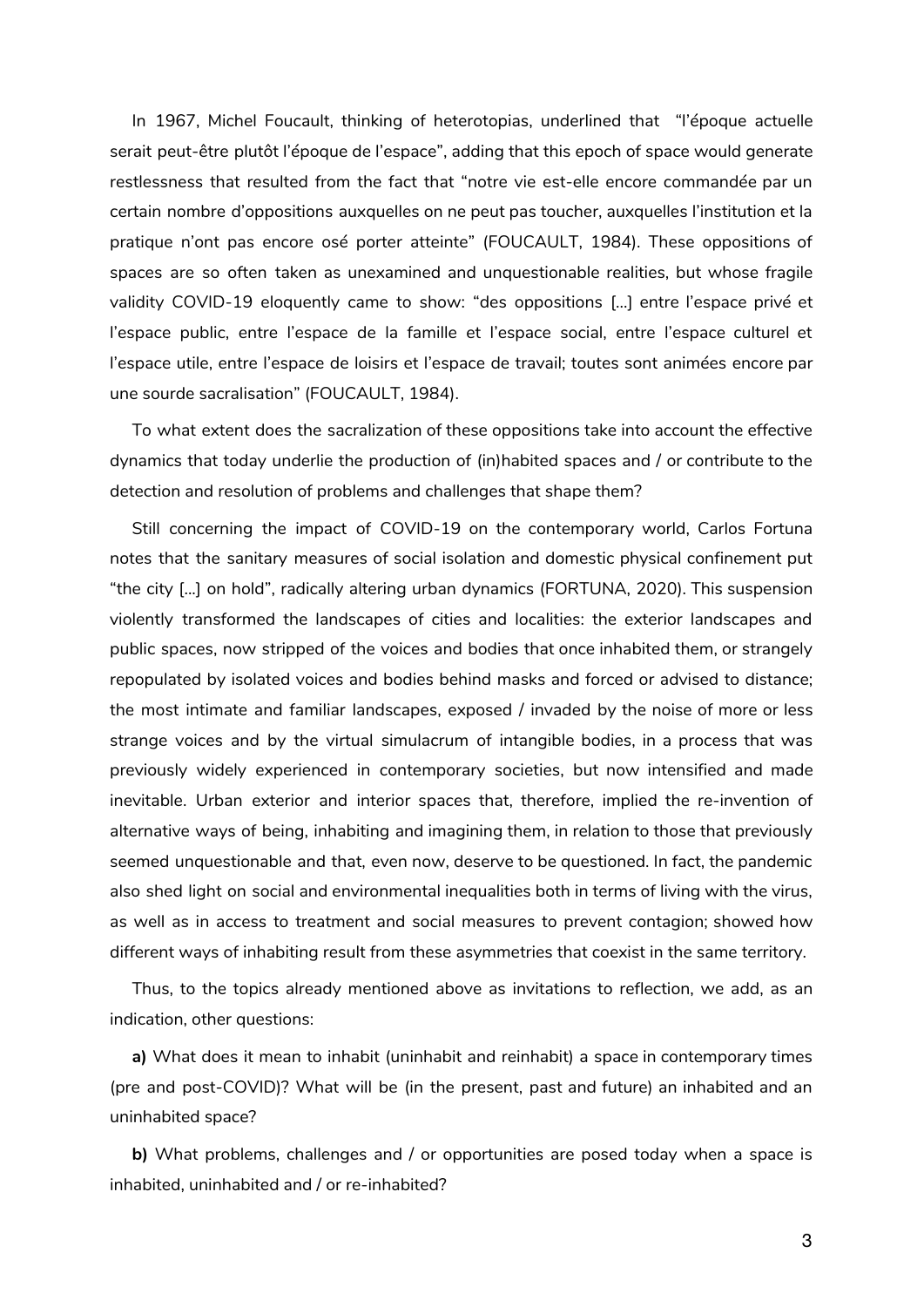**c)** Who and how can inhabit virulent or sanitized spaces?

**d)** To what extent the critical analysis of contemporary ways of inhabiting, more conventional or more unusual and alternative, allows us to assess the universality and validity (or non validity) of the "sourde sacralisation" to which Foucault referred?

**e)** To what extent, emerging models of inhabiting are distant or close to previous or forgotten / ignored ones?

**f)** Could a pandemic crisis be an opportunity to create more sustainable and just ways of inhabiting the world from an eco-social and cultural perspective?

As this is an edition coordinated by cooperating institutions located in **Madeira Island** (Atlantic, European island territory, bordering the north-west coast of Africa and only continuously inhabited since the 15th century, under Portuguese administration) and in **Umeå** (Arctic city, located in the **transnational Sámi territory** that stretches between Sweden, Norway, Finland and Russia, inhabited by ancestral nomadic indigenous communities), number 5 of the journal *TRANSLOCAL Contemporary Local and Urban Cultures* welcomes with special interest works that analyze and critically reflect on the specificities of living in these territories and the political, cultural, socioeconomic, psychosocial and ecological implications that result from these inhabitation dynamics, as well as from how these inhabited spaces were and are produced.

Thus, proposals for essays, articles, artistic works in the form of visual / audiovisual essays (up to 5 images or video + complementary texts up to 1000 words) that address (not exclusively) topics and issues that we discussed above will be welcomed with interest..

Unpublished works in several languages will be accepted: English, Portuguese, Sámi, Spanish and Swedish, and they will be published in the language they are submitted.

The proposed works must be sent until **November 31, 2020**, to the editors of number 5 [\(translocal.revista@mail.uma.pt](mailto:translocal.revista@mail.uma.pt) and [nuno.marques@umu.se](mailto:nuno.marques@umu.se)), with the following elements:

● **a summary** of the submitted text proposal, **in the language adopted** at work **and in English** (up to 200 words);

● **name of the author (s)** and a **short biographic note** (up to 100 words).

All proposed works will be subject to an **evaluation** according to the **blind peer review model**. Until **December 20, 2020,** the coordination of number 5 of the magazine will inform